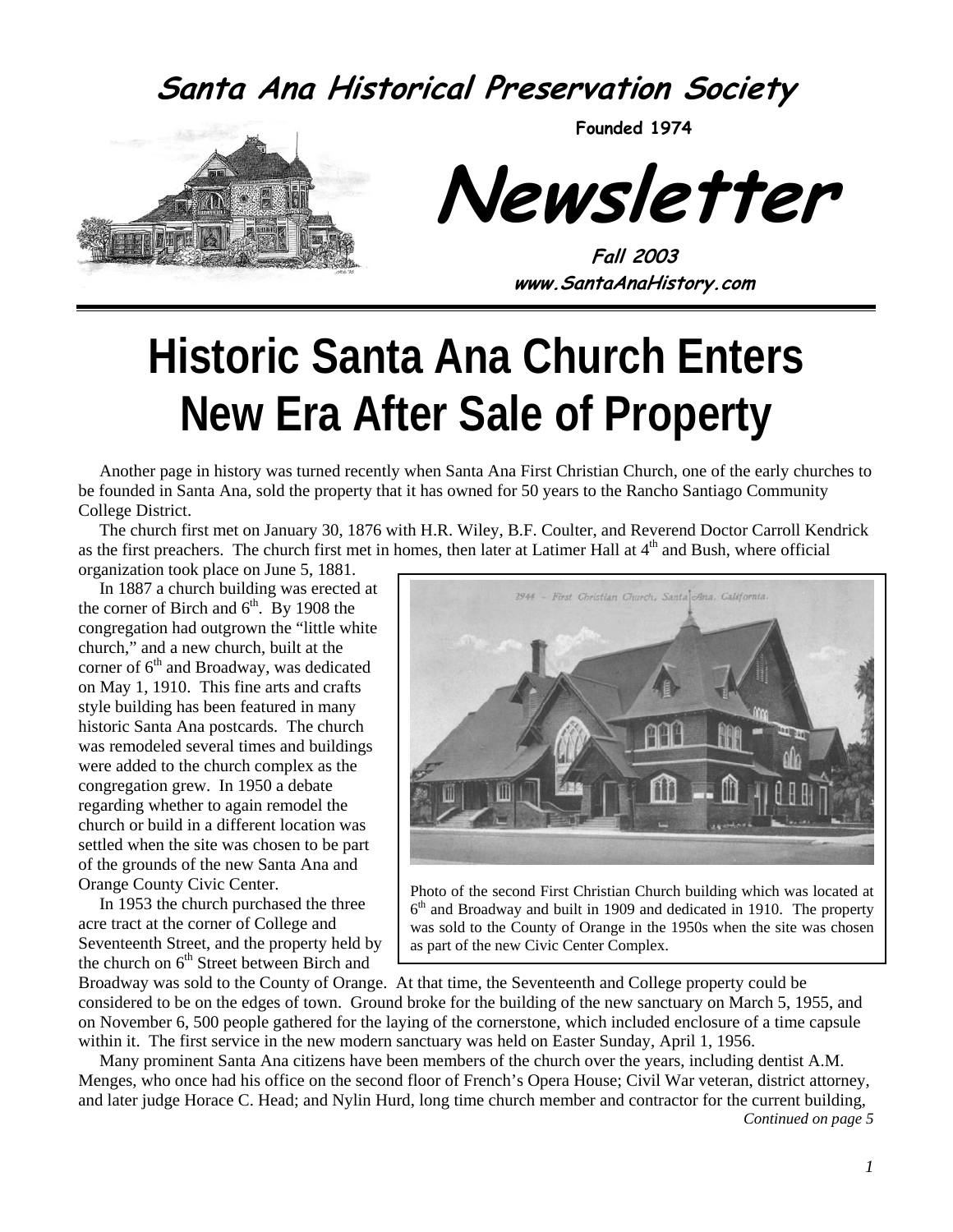## *President's Message*

As SAHPS approaches next year's 30<sup>th</sup> anniversary it is interesting to reflect on the origins of our group. Lead by founder Adeline Walker in 1975, the newly formed Santa Ana Historical Preservation Society moved the Dr. Howe-Waffle House to its present location to save it from demolition. Countless volunteer hours and donations went into the loving restoration of the House, and community members saw and felt first-hand the history of Santa Ana.

How can you participate in Orange County history today? Here are just a few ways:

- Lease a Part of History! The house and grounds of this beautiful Victorian are available for special events such as weddings, seminars, receptions, and meetings. We have competitive rates with discounts for members and non-profits, and can accommodate groups of up to 100.
- **Increase Our Membership!** Membership in SAHPS is open to all who are interested in history, regardless of where they live. Invite friends and neighbors to become members, and consider renewing at a higher level next year.
- **Participate in SAHPS Events!** The Society sponsors events throughout the year, including our popular annual Historic Cemetery Tour of Fairhaven Memorial Park and Santa Ana Cemetery. Attend the Tour, visit the Dr. Howe-Waffle House, or better yet, volunteer to help with planning or working at one of our events.
- **Shop in Our Gift Shop!** SAHPS has a wonderful collection of books, pamphlets, note cards and more, available for purchase.
- **Visit our Website!** Our outstanding website at *www.SantaAnaHistory.com* contains a wealth of information about Santa Ana and Orange County history, local events, and links to other interesting sites.
- **Donate to the Society!** SAHPS is responsible for restoring and maintaining the Dr. Howe-Waffle House. As an all-volunteer, non-profit organization we are always in need of financial gifts and grants, as well as donations of time and services, and artifacts and memorabilia for our collections.

We look forward to hearing from you.

*Alison Young* 



The Dr.Willella Howe-Waffle House, Medical Museum, and Carriage Barn. Built 1889. Saved from demolition 1975.

#### **Santa Ana Historical Preservation Society 2003 Board of Directors**

President Alison Young Vice President Tim Rush Vice President Jo Ann Ramirez Treasurer Guy Ball Secretary Roberta Reed **Directors** Alan Anderson Mike Brajdic Al Bustamante Ed Coté Benjamin Grabiel Ginelle Hardy Nathan Hittle Lynn Yerby Nathan Reed Salvage Operations

The *Santa Ana Historical Preservation Society Newsletter* is produced by the Society for its members and other friends. We invite you to join us in the appreciation and preservation of Santa Ana History. The Society is an all-volunteer organization with no paid staff members.

All material in this issue is copyrighted 2003 by the Santa Ana Historical Preservation Society. Our main headquarters is at 120 Civic Center Dr. West, Santa Ana, CA 92701. Our house phone and message line is (714) 547-9645.

*Newsletter Editor:* Roberta Reed

*House logo by Ann Berkery* 

*Special thanks to Guy Ball, Jo Ann Ramirez, and Alison Young.* 

*Visit our website at* 

#### **www.SantaAnaHistory.com**

*To contact the newsletter editor directly, please call Roberta Reed at (714) 953-1876 or e-mail at*  robertareed@sahps.org*.*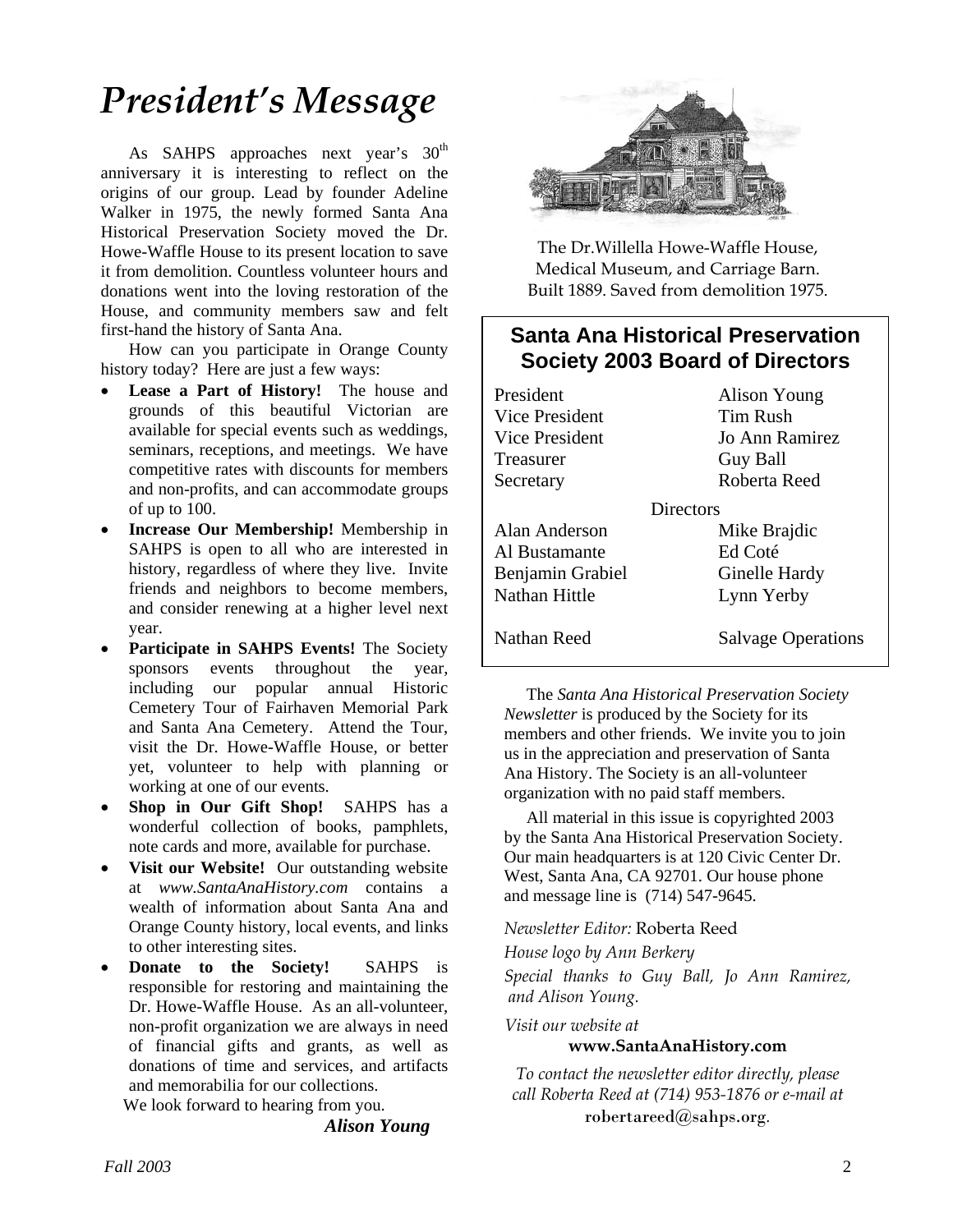## *2003 Cemetery Tour: That's Entertainment OC Style*

Has SAHPS become star struck? Or maybe stage struck? Not exactly, but Hollywood, entertainment, and history have all been on our minds these days.

The theme for the  $6<sup>th</sup>$  Annual Historical Cemetery Tour is "That's Entertainment OC Style." The event will take place at Fairhaven Memorial Park and Santa Ana Cemetery on Saturday, October  $25<sup>th</sup>$  from 10 am to 3 pm.

The tour explores Orange County's ties to the entertainment industry, and will features stories about some of the entertainment-connected personas whose final resting place became Santa Ana. Orange County's ties to entertainment date back as far as the 1880s when famous Shakespearean actress Madame Helena Modjeska, an Orange County resident, performed at the opening of French's Opera House in Santa Ana. Tour guides will entertain their visitors with fascinating stories about actors and actresses who starred with the likes of Spencer Tracy, Katherine Hepburn, Buster Keaton, and Abbott and Costello.

A strong connection to the movie industry can also be found in Orange County. Leo Fender and Francis Hall, who helped make music what it is today, are part of Orange County's past. And while the world knows John Raitt and Bonnie Raitt for their contributions to music, many in Orange County past and present are more familiar with Raitt's Dairy, owned by Grandfather Raitt. The event, directed by Geoffrey Gread and Amy Weisman, is produced in partnership with STAGEStheatre's WRITERSbloc and Musical Youth Artist Repertory Theatre (MYART), and is sponsored by Fairhaven Memory Park. Tours will depart every half hour. Tickets are \$17 for adults, \$15 for seniors, and \$12 for students. Children 9 and under are free. Advanced tickets may be purchased up to October 20 at a \$2 discount by contacting the Society at (714) 547-9645 or through our website at *SantaAnaHistory.com*. If you received this newsletter, you will receive a discounted advance sale flyer in the mail within a few weeks.

Proceeds from the event benefit the preservation and educational activities of the Society, including maintenance of the Dr. Howe-Waffle House and Medical Museum.

## **One Broadway Plaza & Bulldog Update**

The Broadway Bulldogs are hard at work again in trying to educate the public regarding the proposed One Broadway Plaza office building and parking garage. The proposed project, as you may recall, is a 37 story office building and 8 story parking garage planned to occupy the block between  $10<sup>th</sup>$  and Washington, and Broadway and Sycamore. 545,124 square feet of office, retail, and restaurant space would be developed at the site. Some of the current buildings on the project site would be remodeled as part of the project, while other buildings would be demolished to make way for it.

The Environmental Impact Report (EIR) for the project was released on  $\bar{J}$ uly 31 $\mathrm{s}$ <sup>st</sup>. Comments on the EIR are due back to the city by September 12<sup>th</sup>. Neighborhood meetings on the project were held on September  $2^{nd}$  and  $3^{rd}$ . The Planning Commission held a hearing on the project at their meeting on September  $8<sup>th</sup>$ .

The Broadway Bulldogs and the Santa Ana Historical Preservation Society are concerned with the affects that this project would have on our community, not just because of the effect that it would have on our historic structures, but because of the irreparable changes it would make to the community we call our home. We are not convinced that these changes would be positive beneficial to the common good of the community, as some claim. Negative impacts of this project, as identified in the EIR, include the following:

- Increase in traffic in excess of 6000 vehicle trips per day in the vicinity of the project.
- Potential increase in traffic in the surrounding neighborhoods (French Park, French Court, Willard, Floral Park, Washington Square, and West Floral Park).
- Increase in regional air pollution.
- Increased demand in police and fire services.
- Interference with transmission of television signals in the project area.
- Cast shadows on a significant portion of the surrounding area, much of which is residential.
- Removal of three historic homes on the Broadway Corridor which are all listed on the Santa Ana Historic Register.

*Continued on page 4*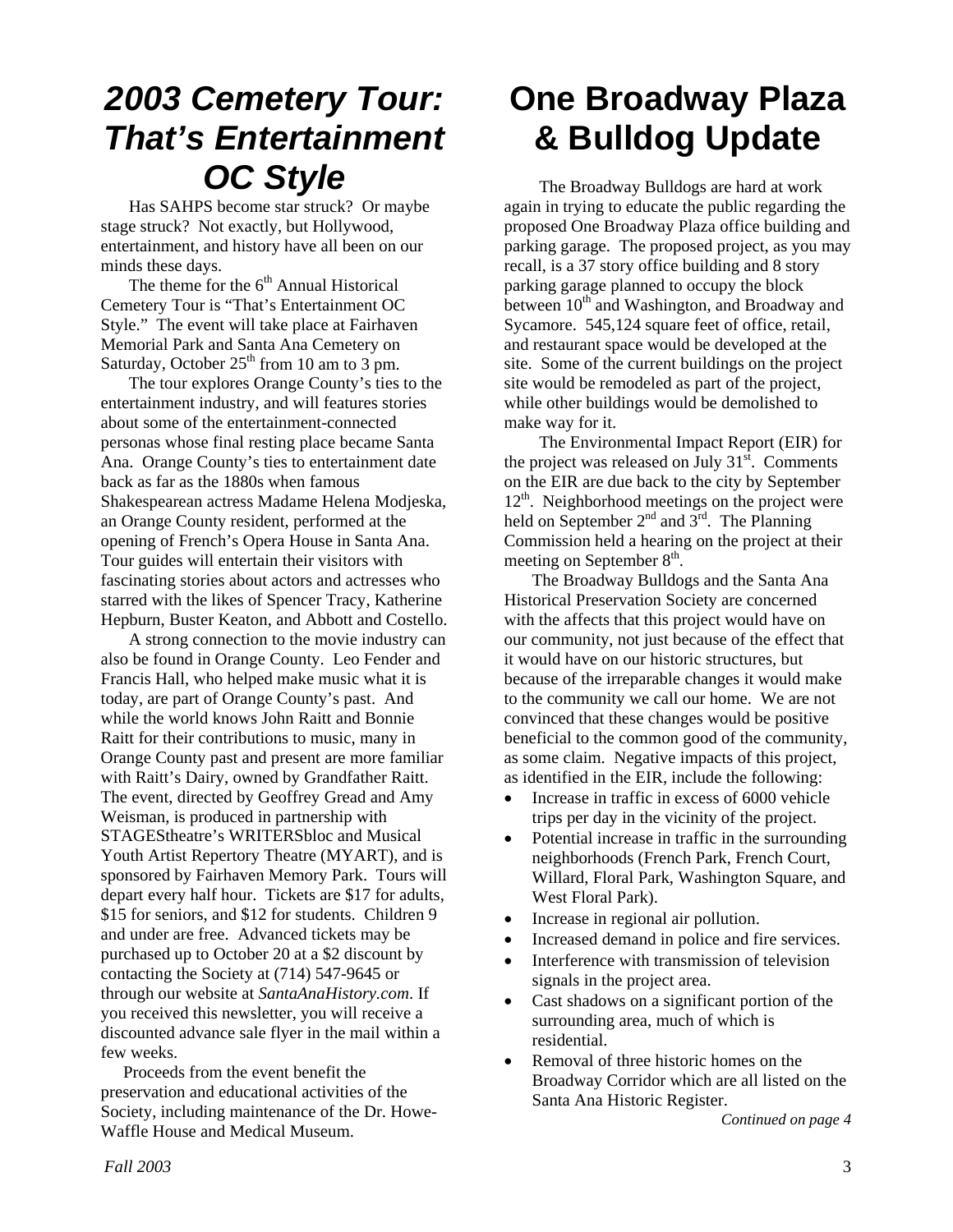#### *Broadway Bulldogs*

*(Continued from page 3):* 

• Irreparable change to the historic Broadway Corridor.

The mitigations to offset these impacts are significant, and in some cases, there were no mitigations identified to off-set the impacts.

Some of those are as follows:

- Washington and  $10<sup>th</sup>$  streets would be converted to one way streets between Broadway and Main.
- A roundabout will be added to the intersection of Sycamore and 10<sup>th</sup> Streets.
- On street parking will be removed on Main Street between Civic Center and the I-5 freeway.
- A new traffic signal will be installed at Main and 15<sup>th</sup> Streets.
- A new traffic signal will be installed at Santa Ana Boulevard and French Streets.
- A new traffic signal will be installed at Sycamore and 15<sup>th</sup> Streets.
- The developer will pay up to \$200,000 per neighborhood for traffic impacts in the French Park, French Court, and Willard neighborhoods, but only if the traffic in those neighborhoods is proved to be directly attributed to the project, and if proposed traffic plans exceed \$200,000 in any of those neighborhoods, the city will be obligated to make up the difference in funding.
- Traffic impacts to Main Street between 1<sup>st</sup> and 17<sup>th</sup> Streets cannot be mitigated.
- Traffic impacts to Broadway between Santa Clara and  $1<sup>st</sup>$  Streets cannot be mitigated.
- Traffic impacts at the intersection of Main and 17<sup>th</sup> Streets cannot be mitigated.
- Traffic impacts at the intersection of Broadway and 1<sup>st</sup> Streets cannot be mitigated.
- Traffic impacts at the intersection of Main and Washington Streets cannot be mitigated.
- Traffic impacts at the intersection of Broadway and 4<sup>th</sup> Streets cannot be mitigated.
- Traffic impacts at the intersection of  $1<sup>st</sup>$  and Flower Streets cannot be mitigated.
- Traffic impacts at the intersection of Santa Ana Boulevard and Flower Street cannot be mitigated.
- Traffic impacts at the intersection of Fairview and  $1<sup>st</sup>$  Streets cannot be mitigated.
- Increases in air pollution cannot be mitigated.
- Interference with television transmission cannot be mitigated.
- Impacts of the shading on other properties cannot be mitigated.

The demolition of three historic homes and the impact to aesthetics on the historic Broadway corridor will change the look of our city forever.

We believe that this project will have an impact on every person who lives and works in the city of Santa Ana. The California Environmental Quality Act requires that for any project that has environmental impacts that cannot be mitigated to a level below significance, it must be determined that the benefits of the project outweigh the significance of these impacts. So far, we have not been able to determine what these significant benefits to the members of our community might be.

The City Council and the Planning Commission need to know that not all citizens in our city are in favor of this project. If you believe that approval of this project is not in the best interests of our city, we encourage you to write the City Council and tell them so. We are also circulating petitions to sign against the project.

Address your letter to Mayor Miguel Pulido or Councilmembers Brett Franklin, Lisa Bist, Mike Garcia, Alberta Christy, Jose Solorio, Claudia Alvarez. Their mailing address is:

City of Santa Ana 20 Civic Center Plaza Santa Ana, CA 92702

For more information, copies of the petition to circulate, and other materials, check out the Bulldogs website at www.broadwaybulldogs.com. You may also call the Society at (714) 547-9645 or sahps@sahps.org. We could use your help if you want to join!

#### *Membership Up to Date?*

Please check your mailing label. If it doesn't say Member 2003, please consider sending us your check for membership. Your help and support is needed as we enter our  $30<sup>th</sup>$  year. There are lots of challenges coming up in the next year and we can't do it without your help. Remember, the Society has no paid staff. All of our activities are done by dedicated volunteers. When you look at all the activities we do, that's pretty amazing!

Please renew and please be extra generous when you do. Your help is always appreciated!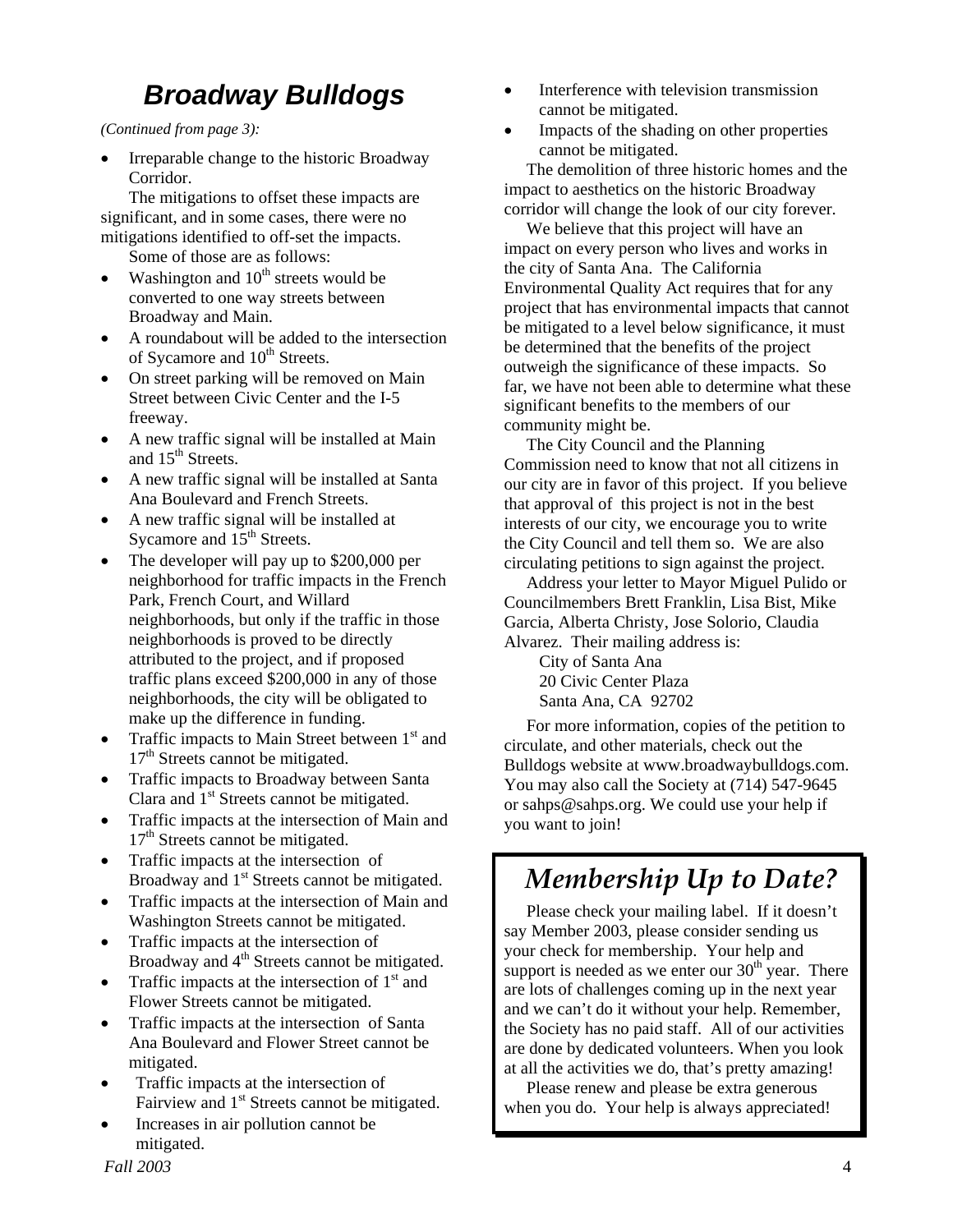### **First Christian Church**

#### *(continued from page 1)*

who also worked on the County Civic Center. Dr. Gerald Bash, who led the congregation for over 30 years, was also well known in community affairs in our city.

The church property has been eyed for many years for expansion of Santa Ana Community College. The congregation, led currently by Pastor Bob Kelly, has grown much smaller in recent years, and will continue to meet on the property for at least a few years. Eventually, all buildings on the site will be demolished to make way for progress, but for many of us, the memories will continue to live on forever in our hearts. Proceeds from the sale of the church property will go toward educational scholarships and planting of other churches.

The church has generously donated many items of its history to the Santa Ana Historical Preservation Society, including the ceremonial trowel from the 1955 groundbreaking, a turn-ofthe-century Bible, and the cornerstones from both the 6<sup>th</sup> and Broadway and Seventeenth and College church buildings. The stained glass windows from the 1950s era sanctuary, many times the topic of one of Dr. Bash's famous sermons, and the stained glass windows from the 1909 sanctuary, which were incorporated into the chapel of the "new" church, have been removed from the buildings and are currently under the custodianship of the Santa Ana Historical Preservation Society. It is the hope of both the church and the Society that these windows can be incorporated into new or remodeled construction in Santa Ana churches so that they may continue to live on in Santa Ana history. If you know of a church that might be interested, please do not hesitate to contact the Society at (714) 547-9645.

#### *Entertainment Displays Wanted*

Do you have an entertainment or music related collection? As part of this year's Cemetery Tour, the Society would like to feature displays related to the tour's theme, which is related to Hollywood, the entertainment industry, and the music industry. If you have something of this nature you would be willing to display at the tour, please contact Roberta Reed at (714) 953-1876 or via e-mail at robertareed@sahps.org.

## **Visit the Orange County Archives**

Orange County history just got a boost in the right direction. Phil Brigandi recently became the Orange County Archivist, and the Orange County Archives are now open on a regular basis. Phil has strong roots in Orange County, and has been both a speaker and author on the topic of Orange County history. He's written several books, most recently *Orange, The City 'Round the Plaza*.

Among the records to be found in the archives are minutes of every Board of Supervisors meeting since Orange County came into being; the Great Register, which every new resident was required to sign upon arrival; assessor's records; aerial photos from the 1930s; and property records of unincorporated lands.

The Archives are located in the Old Orange County Courthouse and the hours are 9 am to noon and 1 to 4:30 pm, Monday through Friday. For information call (714)834-2536.

## **19th Century Bible Story Book Donated**

The Society would like to thank Mr. Jeffrey Springfield for his recent donation of a Bible story book to the Society.

The book dates back to the late  $19<sup>th</sup>$  century, and includes some beautiful full color plates that are truly treasures of art. It is also connected directly to the city of Santa Ana, as it once belonged to Lucy Greenleaf, a member of one of the founding families of our city.

The Society appreciates Mr. Springfield's generosity, and that he thought about the Santa Ana Historical Preservation Society in his donation of this piece of Santa Ana History.

## **We sure could use…**

- A plain-paper fax machine. New or used in good working condition.
- Gift cards to Staples/Office depot to help pay for office and mailing supplies.
- A digital video camcorder to help us record oral histories as we enter our  $30<sup>th</sup>$  anniversary.

To donate, please call (714) 547-9645 or email sahps@sahps.org. Thanks!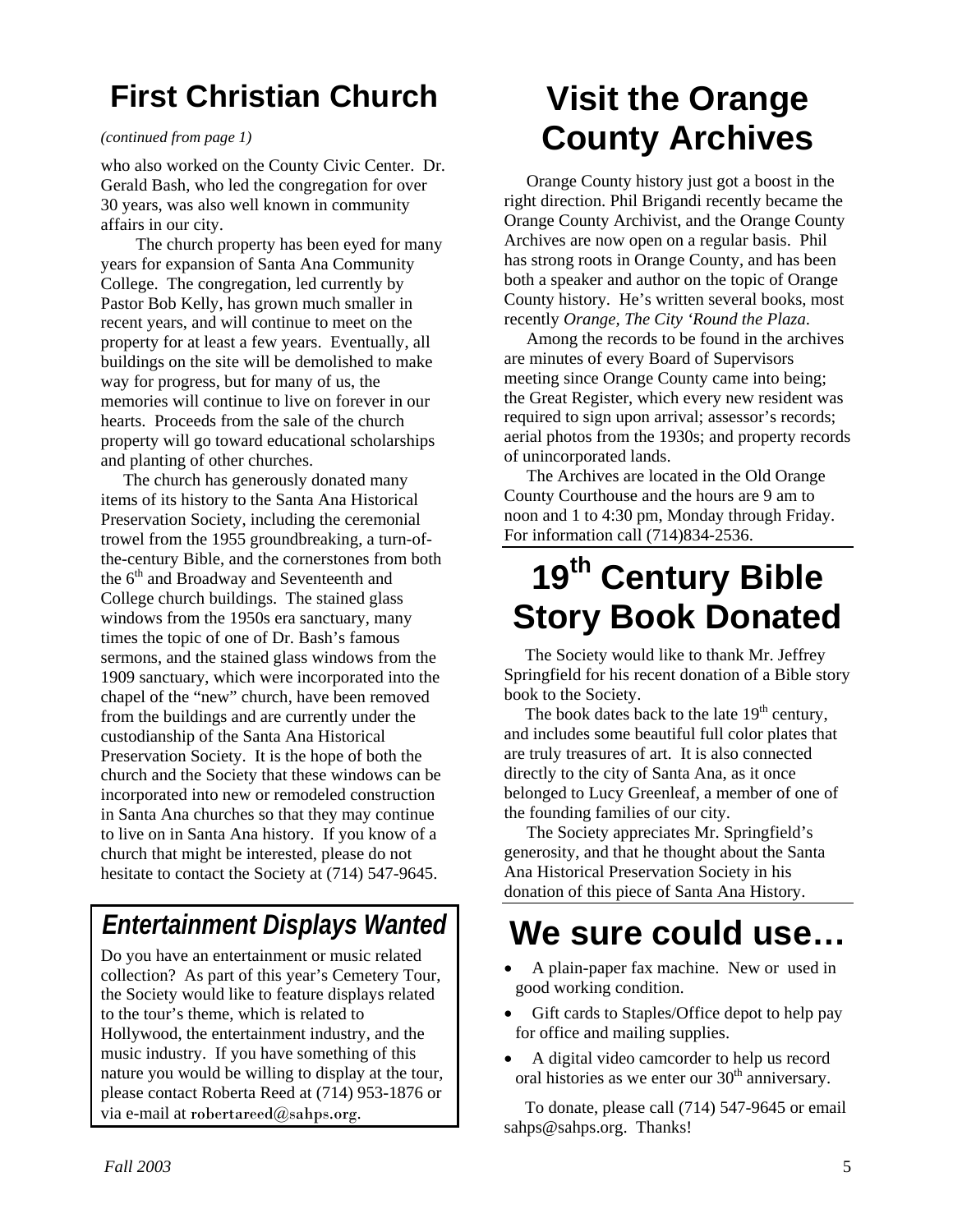

## **History Coloring Book Created by Society**

The Society has published a 12-page coloring and activity book with drawings and information about local buildings and other historical subjects. Created by author Guy Ball, the book has English and Spanish descriptions of 8 illustrations and includes two activity pages. The book design was mentored by two local teachers, Josie Castillo and Shirley Garcia, who helped keep the content to the desired  $3<sup>rd</sup>$  grade level and helped with the Spanish translations. Artist Michael Fernandez created the drawings.

"Our intent was to make history fun for the kids, Guy noted. " SAHPS is committed to delivering all sorts of Living History programs to our local students as well as to our older residents. The board felt this was another great way to make history live to a younger audience!"

Copies of the book were distributed to some students in Santa Ana schools. Teachers reported that the books were extremely well received. Some report that they gave them away as incentives to good students, in part because they didn't have enough copies for all the students.

Artwork and printing for a small run of the damage due to a plumping repair. book was paid for by a HUD block grant. Donations for an extended print run are being sought to produce additional copies for all the elementary students in the school district.

patron-level memberships. If you'd like to help, contact Guy at guyball@sahps.org or by leaving a message at the SAHPS phone at (714) 547-9645. If you would like a copy of the book, send 3 first class stamps to cover shipping costs and we'll send you one.

### *Get Your Copy! – Civil War Tour Video Now Available*

The video version of the 2002 Civil War Historic Cemetery Tour is now available. This 25-minute video captures all the various performances of the event and includes closedcaptioning for those who are hard of hearing to view and enjoy the tape.



The price is \$14.95 plus \$4 for shipping. Send your check for \$18.95 to SAHPS-Civil War Video; 120 Civic Center Drive West, Santa Ana, California, 92701-7505. You may also use the order form at the end of the newsletter.

### **SAHPS would like to thank the following for their generosity**

- The Santa Ana Kiwanis, Historic Heninger Park Neighborhood, and Floral Park Neighborhood for their donations for the closed-captioning of the Civil War Legacy Tour videotape.
- Molly Doughty for her donation toward the special Dr. Howe-Waffle postcard by artist John Carlyle.
- Caribou Industries for their donation towards the continued maintenance of the historic Spurgeon Clock Tower.
- Diane Enders for her donation of 2 Victorian chairs.
- Jeffrey Springfield for the Bible story book.
- Dick Pierce for his time and labor in repairing plaster
- Mike & Marlene Brajdic, Tim Rush, and Ben Grabiel for their donations toward the reupholstery of an antique settee.
- Roy Brown and Brown Colonial Mortuary for their
- 3M Corporation and Unisys Corporation for their employee-designated donations.
- Rotary Club of Santa Ana North for their donation with the Civil War Legacy book program.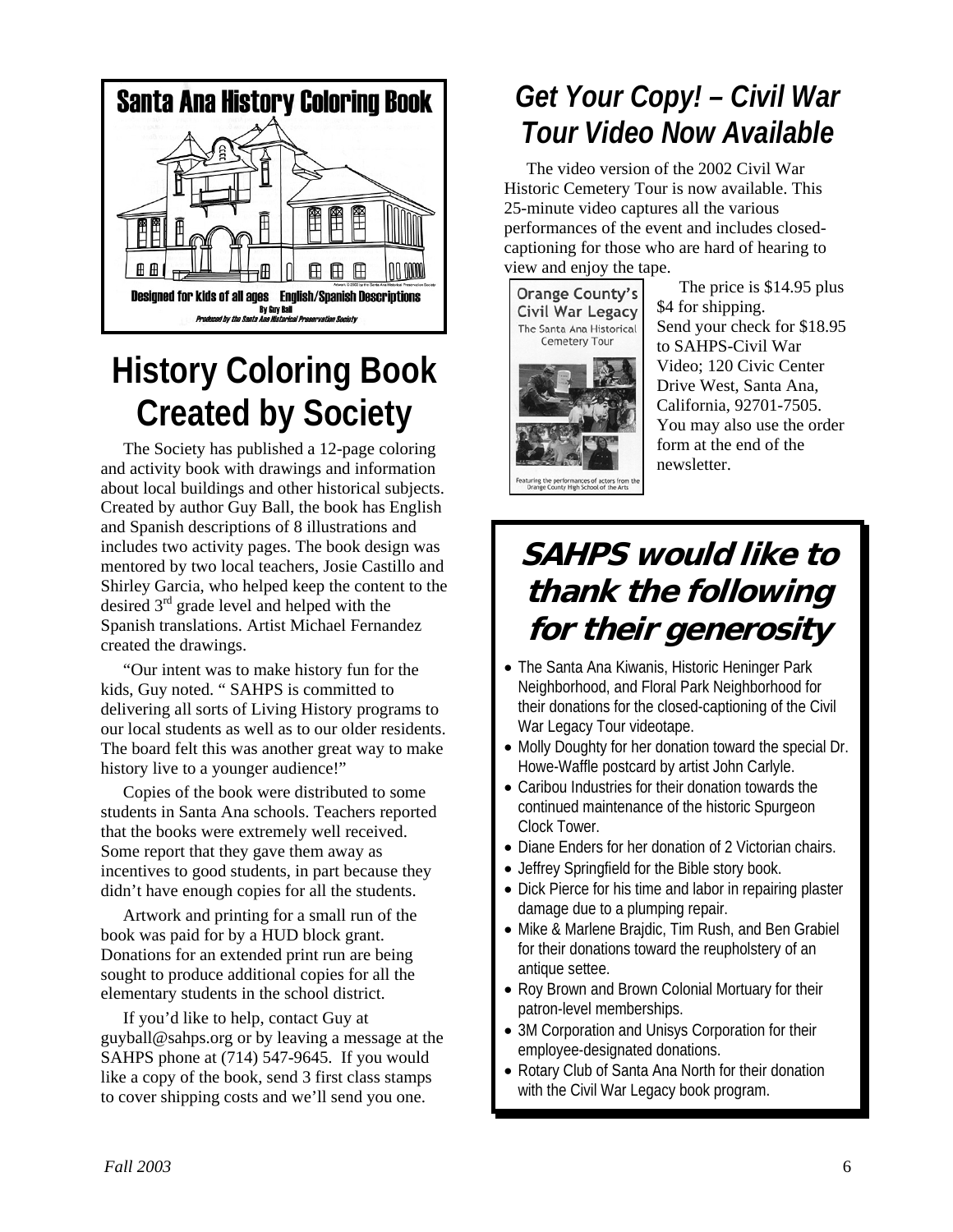## **Learn about Santa Ana History through SAHPS**

- *Rediscovering Historic Downtown Santa Ana* Booklet and map. \$2.00 plus \$1.00 shipping.
- *Civil War Legacy in Santa Ana/Orange County the Video*. This video documentary of the 2002 Santa Ana Historical Society Civil War Historical Cemetery Tour. \$14.95 plus \$4.00 shipping.
- *The Civil War Legacy in Santa Ana* by Gordon Bricken.Softcover book. \$12.75 plus \$2.00 shipping.
- *Santa Ana in Vintage Postcards* by Guy Ball. Softcover book. \$20.50 plus \$2.00 shipping.
- *Santa Ana* ... An Illustrated History by Diann Marsh. Softcover book. \$21.50 plus \$4.50 shipping.
- *The History of Santa Ana City and Valley* Softcover book. \$14.00 plus \$2.00 shipping.
- *Frederick Eley, Orange County's Pioneer Architect* by Rob Richardson. Softcover book. \$7.00 plus \$2.00 shipping.
- *Orange Blossoms: 50 years of Growth in Orange* by John Sorenson. Hardcover book. \$40.00 plus \$6.40 shipping.
- *Dr. Howe-Waffle House Woven Bookmark –*. \$2 each, 6 for \$10, plus \$1 shipping (any quantity).

#### **Book Order and Membership Form**

**Address \_\_\_\_\_\_\_\_\_\_\_\_\_\_\_\_\_\_\_\_\_\_\_\_\_\_\_\_\_\_\_\_\_\_\_\_\_\_\_\_\_\_\_\_\_\_\_\_\_\_\_\_\_\_\_\_\_\_\_\_\_\_\_\_\_\_\_\_\_\_\_\_\_\_\_\_\_\_\_\_\_\_\_\_\_** 

| Name | $\mathbf{m}$<br>$ -$<br>T TIOTIE<br>______ |
|------|--------------------------------------------|
|      |                                            |

**City and Zip \_\_\_\_\_\_\_\_\_\_\_\_\_\_\_\_\_\_\_\_\_\_\_\_\_\_\_\_\_\_\_\_\_\_\_\_\_\_\_\_\_\_\_\_\_\_\_\_\_\_\_\_\_\_\_\_\_\_\_\_\_\_\_\_\_\_\_\_\_\_\_\_\_\_\_\_\_\_\_\_\_** 

| Qty | <b>Title</b> | Price |
|-----|--------------|-------|
|     |              |       |
|     |              |       |
|     |              |       |
|     | Subtotal     |       |

*Note: Sales tax is included in prices.* **Shipping Total** 

*Membership Dues: Individual/Family - \$15-49; Business - \$20-99; Supporter - \$50-99;* 

*Patron - \$100-249; Benefactor - \$250-1,000; Golden Honoree -- \$2,000 and above*  If paying by credit card, please circle: Visa, Master Card, American Express.

| Card Number: | <b>Expiration Date:</b> |  |
|--------------|-------------------------|--|
|              |                         |  |

Name on Card:

Signature:

**Send To: Santa Ana Historical Preservation Society, 120 Civic Center Dr. W. Santa Ana, CA 92701-7505**